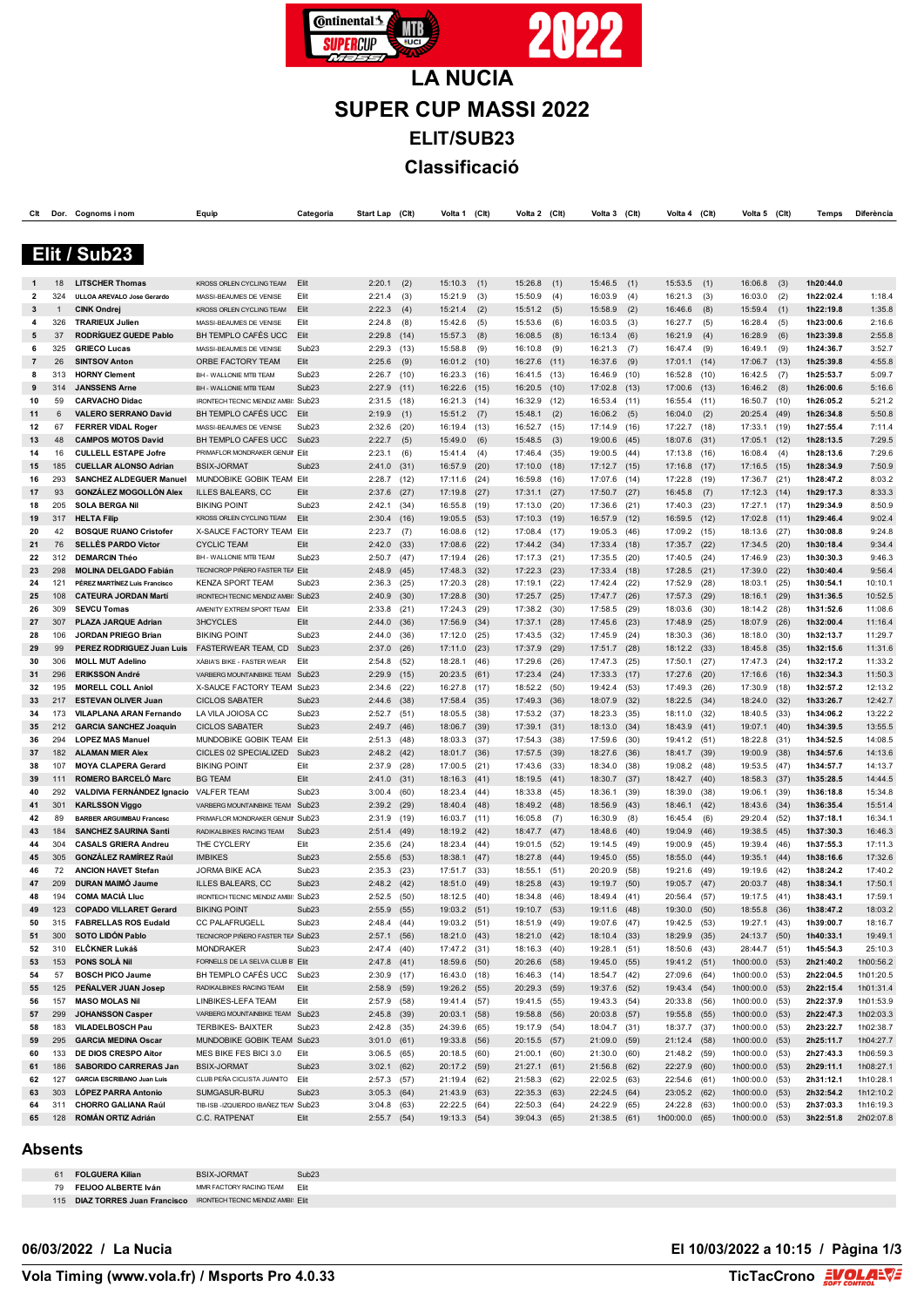

# **SUPER CUP MASSI 2022 ELIT/SUB23 Classificació**

| Clt | Dor. | Cognoms i nom                 | Equip                            | Categoria         | Start Lap (Clt) | Volta 1 (Clt) | Volta 2 (Clt) | Volta 3 (Clt) | Volta 4 (Clt) | Volta 5 (Clt) | Temps | Diferència |
|-----|------|-------------------------------|----------------------------------|-------------------|-----------------|---------------|---------------|---------------|---------------|---------------|-------|------------|
|     |      |                               |                                  |                   |                 |               |               |               |               |               |       |            |
|     | 162  | <b>RATERA TENORIO Marc</b>    | KENDA-BICIOCASION BARCELON Sub23 |                   |                 |               |               |               |               |               |       |            |
|     | 207  | <b>ZANCAN Angelo</b>          | <b>KROSS RACING TEAM</b>         | Sub <sub>23</sub> |                 |               |               |               |               |               |       |            |
|     | 223  | <b>VAN GENDT Twan</b>         | TAKE 2 RACING                    | Elit              |                 |               |               |               |               |               |       |            |
|     | 289  | VAN DEN HANENBERG Stan        | HOBIJ VITTORIA MTB TEAM          | Sub <sub>23</sub> |                 |               |               |               |               |               |       |            |
|     | 297  | <b>CHAKMAZYAN Chkalov</b>     | REVOL AX CCPOLOP                 | Elit              |                 |               |               |               |               |               |       |            |
|     | 302  | <b>SAEZ PASTOR Javier</b>     | <b>JAVISATEAM</b>                | Elit              |                 |               |               |               |               |               |       |            |
|     | 318  | <b>GARCIA GONZALEZ Hector</b> | MUNDOBIKE GOBIK TEAM Sub23       |                   |                 |               |               |               |               |               |       |            |
|     |      |                               |                                  |                   |                 |               |               |               |               |               |       |            |

### **Abandons**

| $\overline{4}$ | <b>WAWAK Bartlomiej</b>                | KROSS ORLEN CYCLING TEAM           | <b>Elit</b>       |
|----------------|----------------------------------------|------------------------------------|-------------------|
| 9              | <b>CARSTENSEN sebastian Fini</b>       | KMC - ORBEA                        | Flit              |
| 65             | <b>ARIZA GARCIA Xavier</b>             | CORRATEC - VIC SPORTS TEAM         | <b>Elit</b>       |
| 68             | <b>RAMÍREZ DE ARELLANO Jose Miquel</b> | BH TEMPLO CAFÉS UCC.               | Sub <sub>23</sub> |
| 86             | <b>PIJUAN PORCEL Xavier</b>            | <b>RR BIKERS TEAM</b>              | Elit              |
| 117            | <b>BADIA Axel</b>                      | IRONTECH TECNIC MENDIZ AMBI: Sub23 |                   |
| 122            | <b>JORDAN REINALDO Arnau</b>           | CLUB CICLES CATALUNYA              | Sub <sub>23</sub> |
| 126            | <b>ARÁN CALONJA Martí</b>              | <b>FERBIKES</b>                    | Sub23             |
| 141            | GÓMEZ ROJAS Eduardo                    | BIKEXTREM VILADECANS               | <b>Elit</b>       |
| 187            | PUJOL OLIVER Sergi                     | <b>TERBIKES-BAIX TER</b>           | Sub23             |
| 202            | <b>MACIAS RUZ Arnau</b>                | 2RODES GRUP AMSA                   | Sub23             |
| 316            | <b>COLOMINA TOMÀS Josep</b>            | ONE TO ONE / J2M                   | Flit              |
| 319            | AMORÓS NAVARRO Sergio                  | <b>CC CREVILLENT</b>               | Sub <sub>23</sub> |
| 320            | <b>SEGUI DOMENECH Jordi</b>            | XABIA'S BIKE - FASTERWEAR          | Sub <sub>23</sub> |

## **Elit**

| $\mathbf{1}$   | 18  | <b>LITSCHER Thomas</b>            | KROSS ORLEN CYCLING TEAM         | Elit        | 2:20.1        | (2)  | 15:10.3      | (1)  | 15:26.8      | (1)  | 15:46.5        | (1)  | $15:53.5$ (1)  |     | 16:06.8        | (3)  | 1h20:44.0 |           |
|----------------|-----|-----------------------------------|----------------------------------|-------------|---------------|------|--------------|------|--------------|------|----------------|------|----------------|-----|----------------|------|-----------|-----------|
| $\overline{2}$ | 324 | ULLOA AREVALO Jose Gerardo        | MASSI-BEAUMES DE VENISE          | Elit        | 2:21.4        | (3)  | 15:21.9      | (3)  | 15:50.9      | (3)  | 16:03.9        | (4)  | $16:21.3$ (3)  |     | 16:03.0        | (2)  | 1h22:02.4 | 1:18.4    |
| 3              |     | <b>CINK Ondrej</b>                | <b>KROSS ORLEN CYCLING TEAM</b>  | <b>Elit</b> | 2:22.3        | (4)  | 15:21.4      | (2)  | 15:51.2      | (4)  | 15:58.9        | (2)  | 16:46.6        | (7) | 15:59.4        | (1)  | 1h22:19.8 | 1:35.8    |
| 4              | 326 | <b>TRARIEUX Julien</b>            | MASSI-BEAUMES DE VENISE          | Elit        | 2:24.8        | (7)  | 15:42.6      | (5)  | 15:53.6      | (5)  | 16:03.5        | (3)  | 16:27.7        | (5) | 16:28.4        | (5)  | 1h23:00.6 | 2:16.6    |
| 5              | 37  | <b>RODRÍGUEZ GUEDE Pablo</b>      | BH TEMPLO CAFÉS UCC.             | <b>Elit</b> | 2:29.8        | (10) | 15:57.3      | (7)  | 16:08.5      | (6)  | 16:13.4        | (6)  | 16:21.9        | (4) | 16:28.9        | (6)  | 1h23:39.8 | 2:55.8    |
| 6              | 26  | <b>SINTSOV Anton</b>              | ORBE FACTORY TEAM                | Elit        | 2:25.6        | (8)  | 16:01.2      | (8)  | 16:27.6      | (7)  | 16:37.6        | (7)  | 17:01.1        | (9) | 17:06.7        | (8)  | 1h25:39.8 | 4:55.8    |
| $\overline{7}$ | 6   | <b>VALERO SERRANO David</b>       | BH TEMPLO CAFÉS UCC              | Flit        | 2:19.9        | (1)  | 15:51.2      | (6)  | 15:48.1      | (2)  | $16:06.2$ (5)  |      | 16:04.0        | (2) | 20:25.4        | (21) | 1h26:34.8 | 5:50.8    |
| 8              | 16  | <b>CULLELL ESTAPE Jofre</b>       | PRIMAFLOR MONDRAKER GENUIL Elit  |             | 2:23.1        | (5)  | 15:41.4      | (4)  | 17:46.4      | (18) | 19:00.5 (19)   |      | $17:13.8$ (11) |     | 16:08.4        | (4)  | 1h28:13.6 | 7:29.6    |
| 9              | 293 | <b>SANCHEZ ALDEGUER Manuel</b>    | MUNDOBIKE GOBIK TEAM Elit        |             | 2:28.7        | (9)  | 17:11.6      | (12) | 16:59.8      | (8)  | 17:07.6        | (9)  | 17:22.8 (12)   |     | 17:36.7        | (11) | 1h28:47.2 | 8:03.2    |
| 10             | 93  | <b>GONZÁLEZ MOGOLLÓN Alex</b>     | <b>ILLES BALEARS, CC</b>         | Elit        | 2:37.6        | (14) | 17:19.8 (13) |      | 17:31.1      | (13) | $17:50.7$ (14) |      | $16:45.8$ (6)  |     | 17:12.3        | (9)  | 1h29:17.3 | 8:33.3    |
| 11             | 317 | <b>HELTA Filip</b>                | KROSS ORLEN CYCLING TEAM         | <b>Elit</b> | 2:30.4        | (11) | 19:05.5      | (22) | 17:10.3      | (10) | 16:57.9        | (8)  | $16:59.5$ (8)  |     | 17:02.8        | (7)  | 1h29:46.4 | 9:02.4    |
| 12             | 42  | <b>BOSQUE RUANO Cristofer</b>     | X-SAUCE FACTORY TEAM Elit        |             | 2:23.7        | (6)  | 16:08.6      | (9)  | 17:08.4      | (9)  | 19:05.3 (20)   |      | 17:09.2 (10)   |     | 18:13.6        | (15) | 1h30:08.8 | 9:24.8    |
| 13             | 76  | <b>SELLÉS PARDO Víctor</b>        | <b>CYCLIC TEAM</b>               | Elit        | 2:42.0        | (17) | 17:08.6      | (11) | 17:44.2      | (17) | 17:33.4 (10)   |      | $17:35.7$ (14) |     | $17:34.5$ (10) |      | 1h30:18.4 | 9:34.4    |
| 14             | 298 | <b>MOLINA DELGADO Fabián</b>      | TECNICROP PIÑERO FASTER TE/ Flit |             | 2:48.9        | (20) | 17:48.3 (15) |      | 17:22.3      | (11) | $17:33.4$ (10) |      | 17:28.5 (13)   |     | 17:39.0        | (12) | 1h30:40.4 | 9:56.4    |
| 15             | 309 | <b>SEVCU Tomas</b>                | AMENITY EXTREM SPORT TEAM        | Elit        | 2:33.8        | (12) | 17:24.3      | (14) | 17:38.2      | (15) | $17:58.5$ (15) |      | 18:03.6 (17)   |     | 18:14.2        | (16) | 1h31:52.6 | 11:08.6   |
| 16             | 307 | PLAZA JAROUE Adrian               | <b>3HCYCLES</b>                  | Elit        | 2:44.0        | (18) | 17:56.9      | (16) | 17:37.1      | (14) | 17:45.6 (12)   |      | 17:48.9 (15)   |     | 18:07.9        | (14) | 1h32:00.4 | 11:16.4   |
| 17             | 306 | <b>MOLL MUT Adelino</b>           | XÀBIA'S BIKE - FASTER WEAR       | <b>Elit</b> | 2:54.8        | (22) | 18:28.1      | (20) | 17:29.6      | (12) | $17:47.3$ (13) |      | $17:50.1$ (16) |     | 17:47.3        | (13) | 1h32:17.2 | 11:33.2   |
| 18             | 294 | <b>LOPEZ MAS Manuel</b>           | MUNDOBIKE GOBIK TEAM Elit        |             | 2:51.3        | (21) | 18:03.3      | (17) | 17:54.3      | (19) | 17:59.6 (16)   |      | 19:41.2 (21)   |     | 18:22.8        | (17) | 1h34:52.5 | 14:08.5   |
| 19             | 107 | <b>MOYA CLAPERA Gerard</b>        | <b>BIKING POINT</b>              | Elit        | 2:37.9        | (15) | 17:00.5      | (10) | 17:43.6      | (16) | 18:34.0 (18)   |      | 19:08.2 (20)   |     | 19:53.5        | (20) | 1h34:57.7 | 14:13.7   |
| 20             | 111 | <b>ROMERO BARCELÓ Marc</b>        | <b>BG TEAM</b>                   | Elit        | $2:41.0$ (16) |      | 18:16.3 (18) |      | 18:19.5 (20) |      | 18:30.7 (17)   |      | 18:42.7 (18)   |     | 18:58.3        | (18) | 1h35:28.5 | 14:44.5   |
| 21             | 304 | <b>CASALS GRIERA Andreu</b>       | THE CYCLERY                      | Elit        | 2:35.6        | (13) | 18:23.4      | (19) | 19:01.5      | (21) | $19:14.5$ (21) |      | 19:00.9 (19)   |     | 19:39.4        | (19) | 1h37:55.3 | 17:11.3   |
| 22             | 153 | <b>PONS SOLÀ Nil</b>              | FORNELLS DE LA SELVA CLUB B Elit |             | 2:47.8        | (19) | 18:59.6      | (21) | 20:26.6      | (23) | 19:45.0 (24)   |      | 19:41.2 (21)   |     | 1h00:00.0      | (22) | 2h21:40.2 | 1h00:56.2 |
| 23             | 125 | PEÑALVER JUAN Josep               | RADIKALBIKES RACING TEAM         | Elit        | 2:58.9        | (26) | 19:26.2      | (24) | 20:29.3      | (24) | 19:37.6 (22)   |      | 19:43.4 (23)   |     | 1h00:00.0      | (22) | 2h22:15.4 | 1h01:31.4 |
| 24             | 157 | <b>MASO MOLAS Nil</b>             | <b>LINBIKES-LEFA TEAM</b>        | Elit        | 2:57.9        | (25) | 19:41.4      | (25) | 19:41.5      | (22) | 19:43.3 (23)   |      | 20:33.8 (24)   |     | 1h00:00.0      | (22) | 2h22:37.9 | 1h01:53.9 |
| 25             | 133 | <b>DE DIOS CRESPO Aitor</b>       | MES BIKE FES BICI 3.0            | Elit        | 3:06.5        | (27) | 20:18.5      | (26) | 21:00.1      | (25) | $21:30.0$ (25) |      | 21:48.2 (25)   |     | 1h00:00.0      | (22) | 2h27:43.3 | 1h06:59.3 |
| 26             | 127 | <b>GARCIA ESCRIBANO Juan Luis</b> | CLUB PEÑA CICLISTA JUANITO       | Elit        | 2:57.3        | (24) | 21:19.4      | (27) | 21:58.3      | (26) | 22:02.5        | (27) | 22:54.6 (26)   |     | 1h00:00.0      | (22) | 2h31:12.1 | 1h10:28.1 |
| 27             | 128 | <b>ROMÁN ORTIZ Adrián</b>         | C.C. RATPENAT                    | Elit        | 2:55.7        | (23) | 19:13.3      | (23) | 39:04.3      | (27) | $21:38.5$ (26) |      | 1h00:00.0 (27) |     | 1h00:00.0      | (22) | 3h22:51.8 | 2h02:07.8 |
|                |     |                                   |                                  |             |               |      |              |      |              |      |                |      |                |     |                |      |           |           |

#### **Absents**

| 79  | <b>FEIJOO ALBERTE Iván</b>     | MMR FACTORY RACING TFAM           | <b>Elit</b> |
|-----|--------------------------------|-----------------------------------|-------------|
|     | 115 DIAZ TORRES Juan Francisco | IRONTECH TECNIC MENDIZ AMBI: Flit |             |
| 223 | <b>VAN GENDT Twan</b>          | TAKE 2 RACING                     | Flit        |
| 297 | <b>CHAKMAZYAN Chkalov</b>      | REVOL AX CCPOLOP                  | Flit        |
| 302 | <b>SAEZ PASTOR Javier</b>      | <b>JAVISATEAM</b>                 | Flit        |

### **Abandons**

|     | <b>WAWAK Bartłomiej</b>                      | <b>KROSS ORLEN CYCLING TEAM Elit</b> |      |
|-----|----------------------------------------------|--------------------------------------|------|
| ີ   | <b>CARSTENSEN sebastian Fini KMC - ORBEA</b> |                                      | Elit |
| 65  | ARIZA GARCIA Xavier                          | CORRATEC - VIC SPORTS TEAM Elit      |      |
| 86. | <b>PIJUAN PORCEL Xavier</b>                  | <b>RR BIKERS TEAM</b>                | Elit |
| 141 | GÓMEZ ROJAS Eduardo                          | BIKEXTREM VILADECANS Elit            |      |
|     | 316 COLOMINA TOMAS Josep                     | ONE TO ONE / J2M                     | Elit |